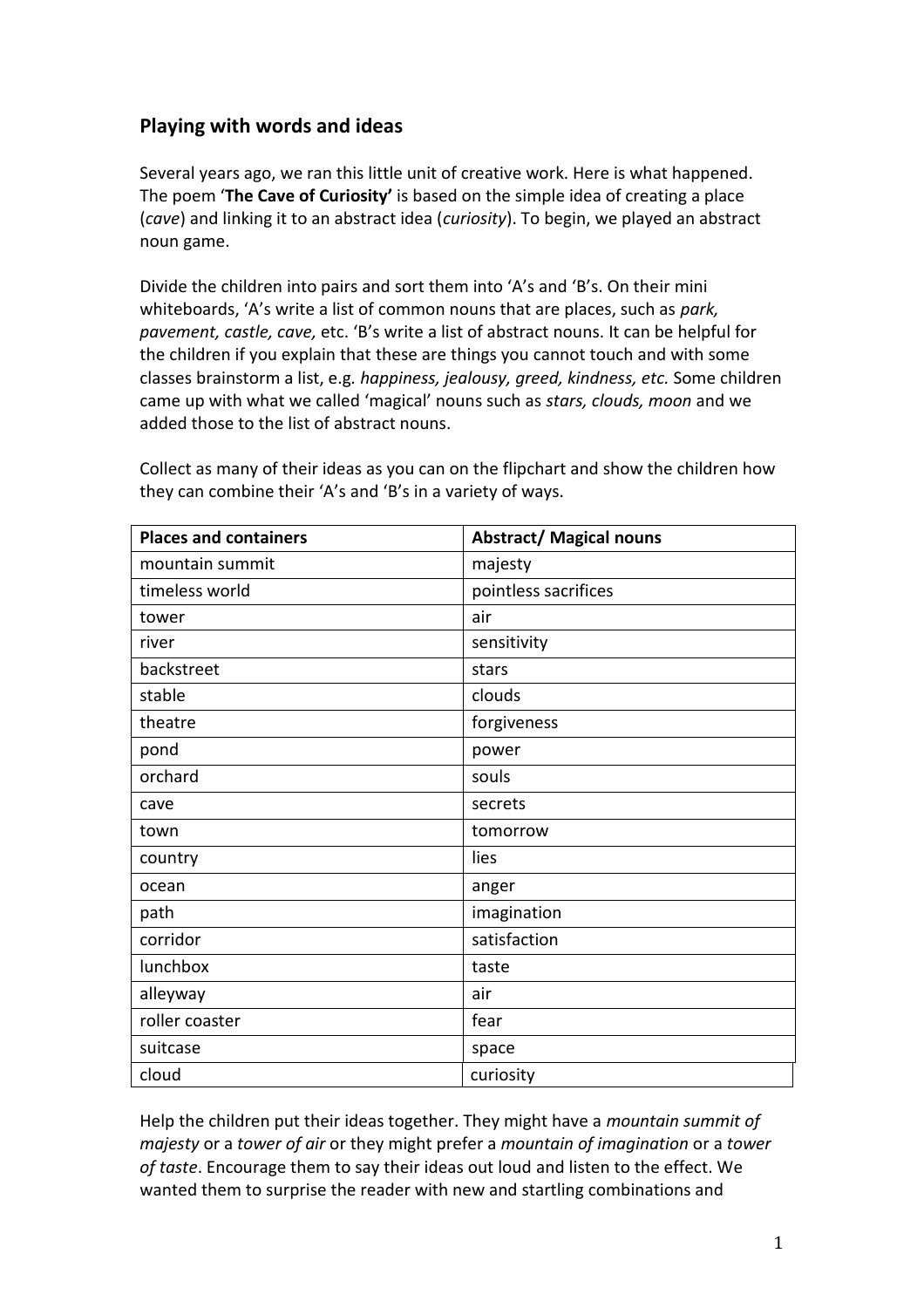amazing juxtapositions, avoiding cliches. Having done this, we read **'The Cave of Curiosity'** and '**In the City of Silences'**.

We read the first poem several times, with the children joining in on the second and third read so that we were speaking it aloud with expression chorally. We discussed our initial likes and dislikes, favourite sections and then took each verse in turn to explore the meaning as well as notice how the effect had been crated. This led to a simple toolkit:

To create a playful poem, you can:

- use a repeated opening line, e.g. *In the cave of curiosity, I created…*
- use a place + abstract or magical noun
- tell the reader what you *created, saw, found, noticed, watched, discovered, uncovered, etc*
- list three or four ideas for each verse
- play with alliteration, e.g. *an angry ant*
- juxtapose ideas, e.g. *humming birds/ lorries*
- personification, e.g. silence closing g its liups
- the senses, e.g. *the touch of smooth pebbles*
- invented ideas, e.g. *a computer calling to a King*

We discussed the second poem, noted the simple pattern and then talked about the way in which the first line linked to the second. For instance, you would get a surprise and a shock if an alley was full of electric eels! There is a link in each couplet (pair of lines). Can the children find and explain the links?

This sort of writing hinges around a child's natural inclination to play with language. Very young children will do this when they are toddlers but as they grow older, children often lose the pleasure in language play. Words and sentences can become increasingly frightening and bound by rules and checklist. Here, we were developing what might be described as 'writing for pleasure' – it is a game but a serious game.

# **The Cave of Curiosity**

In the cave of curiosity, I created an angry ant ambling along, a terrified tarantula tickling a tornado and a curious computer calling cautiously to the King.

In the cave of curiosity, I created the sound of silence closing its lips, a humming bird's wings flickering, as the sea silently scrapes the pebbles and ten tired lorries trundle by.

In the cave of curiosity, I created the touch of smooth stones from the summer beach,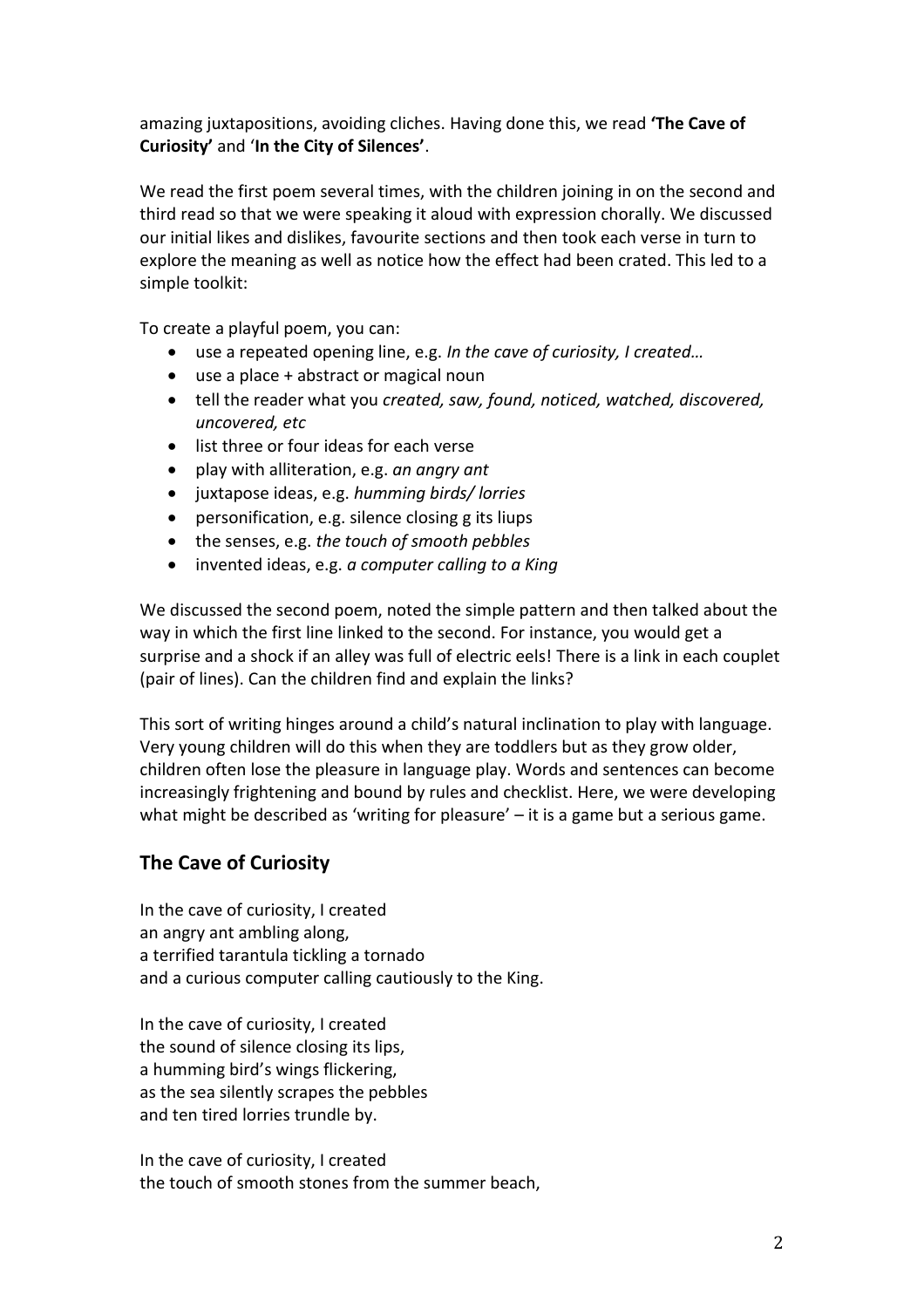the stickiness of honey on a fingertip and the heat from a teaspoon as it stirs my morning tea.

In the cave of curiosity, I created the coldness of frost as it freckles the window pane, the sharpness of a saw as it crunches through wood and the sadness of a tear as it trickles down a cheek.

In the cave of curiosity, I captured the moon's cold gleam imprisoned in a box, the joy of a merry-go–round as it spins like a feral ferris wheel and the force of a rainbow as it dazzles the sky with a smile that stuns.

© Mel and Pie Corbett 2016

### **In the City of Silences**

In the city of surprises, the alleys are alive with electric eels.

In the city of suffering, a poor man became the author of statistics.

In the city of serendipity, a lost key stumbled across a frozen lock.

In the city of sarcasm, stern words sliced chasms of pain.

In the ship of shadows, silhouettes smothered the sea's surface.

In the waterfall of whispers, silence stumbled over sunlit stepping-stones.

In the door of decisions, I turned Eastwards to the sun's source.

In the city of sunsets, a song stood still as darkness solidified.

© Mel and Pie Corbett 2016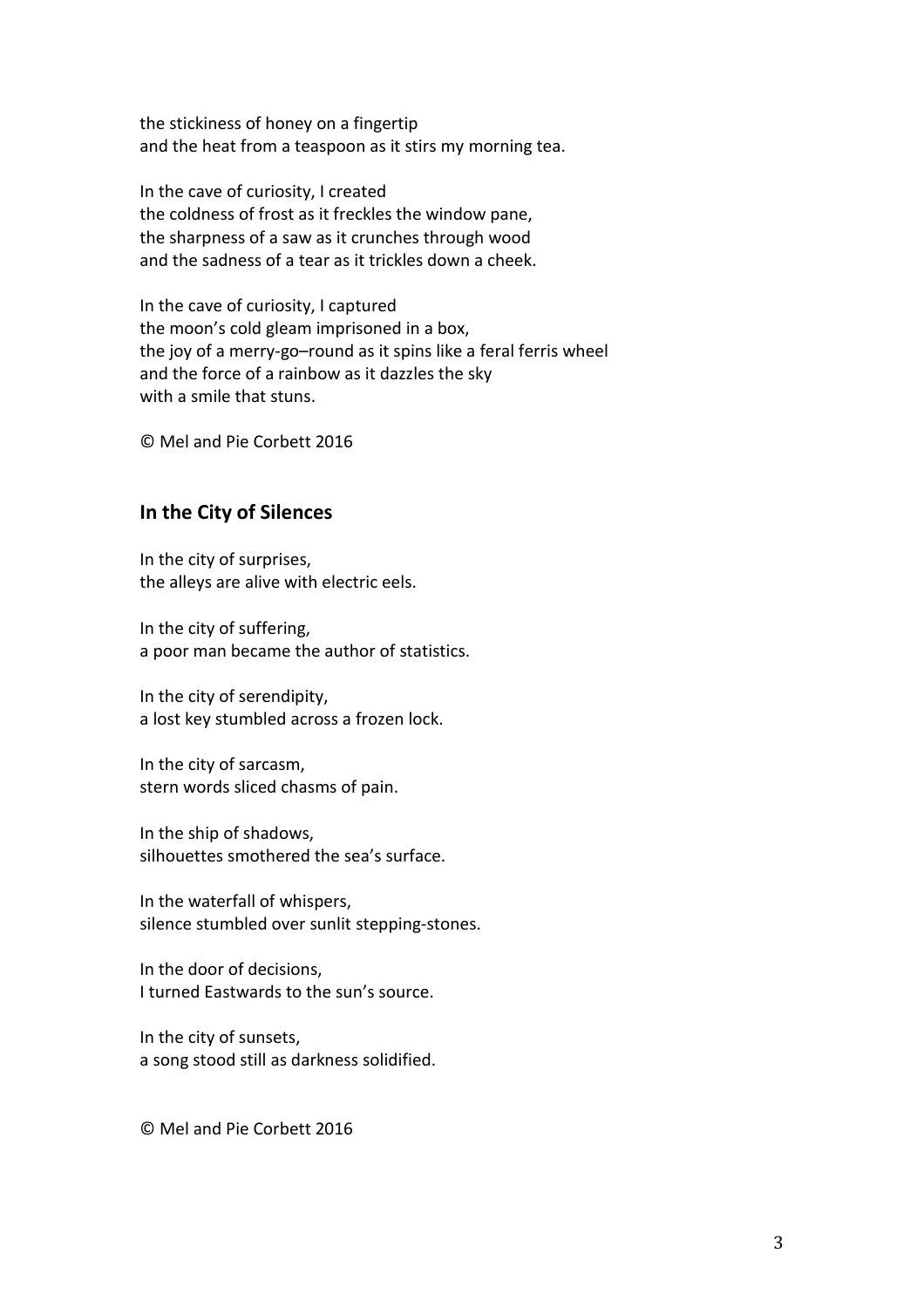I borrowed aspects from both poems as a basis for our shared writing. First, I wrote up one of my own ideas as a model, explaining what I was doing, talking aloud as a writer.

*On the mountain summit of majesty, I hunted for my surroundings, frozen rocks danced in the glimpse of a perilous peak and a forgotten galleon surfaced as clear as an eye's coating.*

The children then joined in. Someone would suggest an opening place (e.g. *the tower of air*) and then we chose a preposition to go with it, e.g. *Inside the tower of air*. This gave us our first line. We then had to decide on the verb, e.g. *I noticed, found, saw, listened to, watched, uncovered, captured, trapped,* etc. We made a list of these possibilities that lots of the children used when writing. We then extended the sentence and I would occasionally prompt them into the challenge of using alliteration, similes, metaphor or personification. All the time, we were pushing ourselves to come up with surprising combinations.

### **Our shared writing**

In the timeless world of pointless sacrifices, I hung my suspicious thoughts in a superstitious ceremony of congratulations.

Inside the tower of air, I listened to the spoken breeze whistling wildly, like hailstones tiptoeing towards the gritted ground.

Beyond the river of sensitivity, I punched the whipping ripples which were lazy silhouettes reclining against curved boulders.

Above the stable of clouds, I bounced over comfortable space till I reached the redness of Mars.

In the theatre of forgiveness, I watched the show of soliciting sorrow settled beneath the sacred tiles, reflecting like a pulsing, pupil image.

In the pond of power, I swam beneath a ceiling of colliding kelp scattered like knotted strands of dry, whispering hair.

In the path of movement, I uncovered the peak of death to reveal a claustrophobic curse as tight as a deadly grip.

In the town of tomorrow,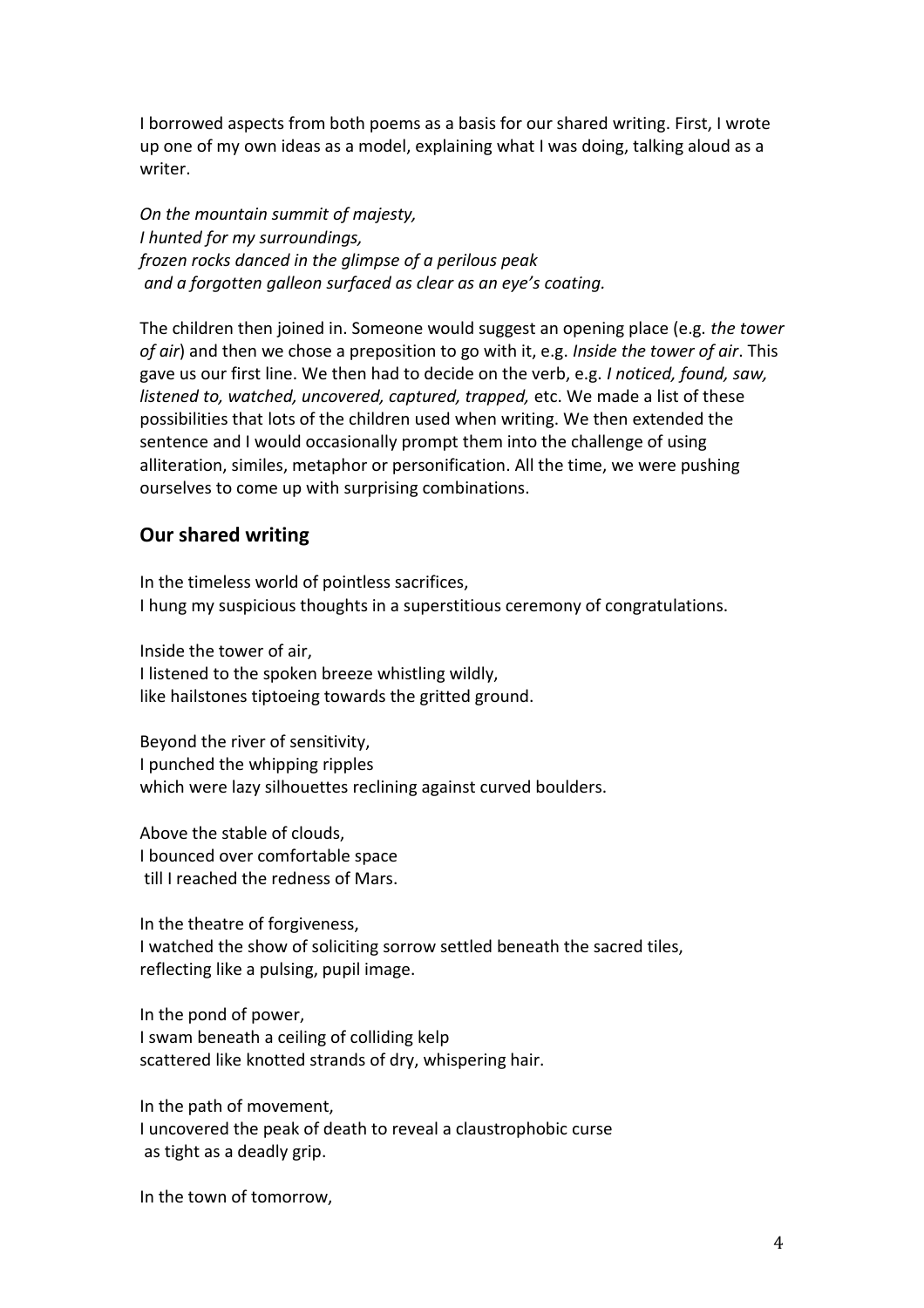I discovered an alleyway of life, leading to a shop of fire-spitting miniature suns.

In the cave of secrets, I carefully captured a shallow shadow.

In the prison of fear, I quickly trapped his desperation which shook like a rattlesnake clutching the tip of its mind.

In the country of lies, I disguised stopped time like a reversed record.

We used a 'Save it' box at the bottom of the flipchart paper to write down as many of our shared ideas as possible. Children also jotted any independent preferences in their magpie books. This gave everyone a bank of ideas to draw from for their independent writing and meant we could go back at the end of the shared writing and consider any other options. As you can see, the children often wanted to join two of their paired choices to extend their sentences.

#### *Examples of Children's Independent Writing*

*In the trench of luck, an honourable, death turned into a fairy tale.*

*In the tomb of gloom, I discovered a path leading to an ocean of imagination as if God was leading me there.*

*In the cave of doom, I sneakily spied on frustrated anger.* 

*In the game field of greed, I swim in fame and glory as if each game entices me to succeed.*

*In the stadium of movement, I discovered a room of mystery Confusing me turning me unconscious.*

*In the jungle of stars, I studied an ocean of dead life causing an eruption of sparks like an excited poppy seed exploding.*

*In the country of life, I arrived safely at the restaurant of breath where the tills danced joyfully.*

*In the corridor of sound, I studied a curse of sorrow scattering many new lives as the walls trembled.*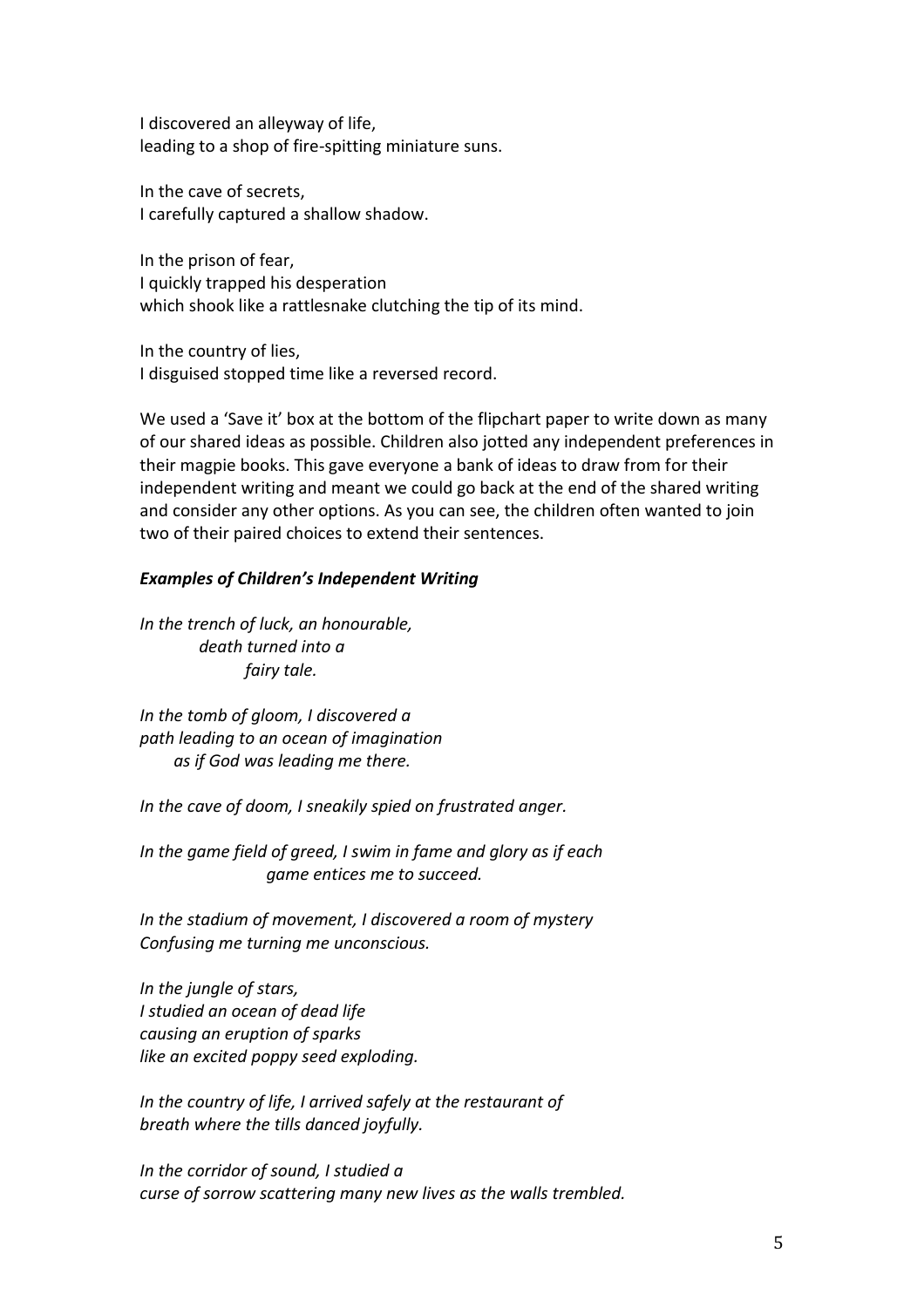*In my house of galaxies, I laid my table of insight as my boiled eggs cried for their lives.*

*In the lunch box of imagination, a dwarf sits capturing dust before being snapped closed by daylight.*

*At the worlds end, death waves shot by before I could reach them.*

By: Ted, Imi, Roo, Abi, Jasper, Millie, Beth, Lucy, Ben and Harry Year 6

*In the garden of confusion, white fenced mazes Swirled like a hypnotic wheel that made you absent minded.*

*In the desert of sarcasm, the sun was showing off its freedom while peasants were trapped in an invisible box like a mime being enticed back to the start of life.*

*In the plain room of silences a single floral door closed as if a rustler had come to steal its power on the other side of its never ending story.*

Extracts from Ella's poem, Year 6

#### **A Cave of Memories**

*In the cave of memories, I revealed an outstanding Sea of hope buried underneath the crisp dirt like a salmon earthworm foraging down into the living undergrowth.*

*In the town of tomorrow, I risked my life by trudging into the tunnel of death where the ground crumbles and the shadows disappear.*

*In the attic of love, a rose heart took my shaking hand and led me to a pool of darkness, pushing me in.*

*In the misshapen world of terror, the sand sneezed, the grass stretched and the moon moaned.*

*In the forest of jewels, the sky cried singing diamonds digging deeply into the mud, leading to a path of movement for me to walk down.*

*In the school of nightmare, the fantasy teachers gave me too much homework repetitively.*

*In the maze of wonder, only the pebbles showed me the way to victory.*